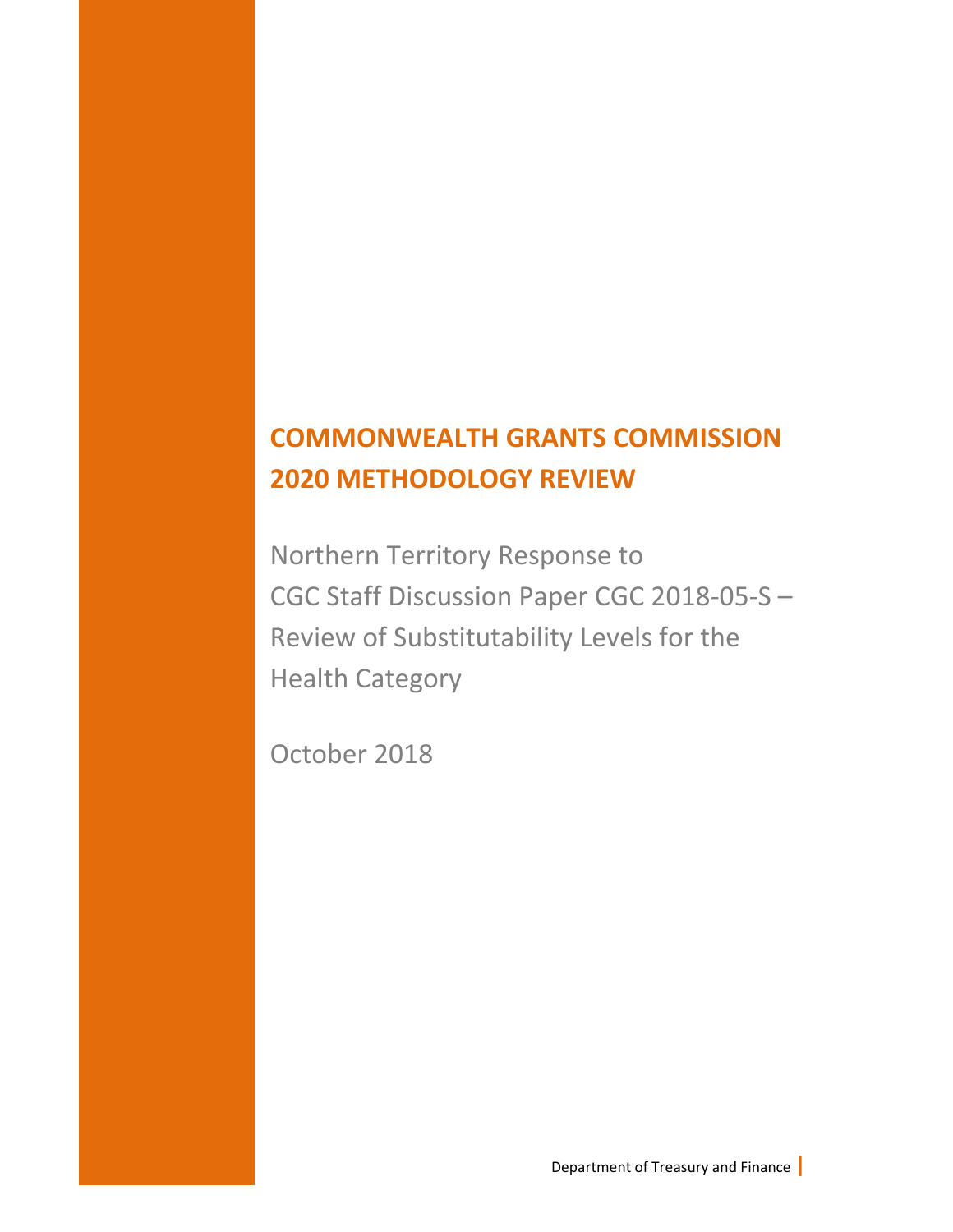# Substitutability Levels

## The Northern Territory:

- Supports retention of current substitutability levels (15 per cent) for admitted patient and emergency department (ED) services.
- Suggests the basis for evaluating substitutability levels for non-admitted patient (NAP) services should be linkage with an admitted patient episode.
- Supports retention of the current substitutability level (70 per cent) for community health services.
- Reiterates its position that it is the absence of sufficient non-state sector services rather than the absence of sufficient bulk billed services that drives the need for state sector provision of community health services.
- Argues that services provided by salaried doctors under the COAG s19(2) Exemptions Initiative should be excluded from the measures of non-state sector activity for ED and community health services to ensure policy neutrality and to recognise that the subsidised nature of these services means they are not equivalent to private sector providers.
- 1.1 The impact that the non-state sector has on the demand for state and territory (state) government services is referred to as the substitutability of services. To account for differences in substitutability between jurisdictions, a non-state sector adjustment is made in the admitted patient, NAP, ED and community health service components of the Health category.
- 1.2 The non-state sector adjustments involve four steps:
	- i. Determine total state spending on services that are also provided by the non-state sector (substitutable services);
	- ii. Calculate the level of non-state sector services each jurisdiction would need based on the national profile of privately provided services (assessed levels of services), which is stratified by Indigenous status, remoteness, socioeconomic status (SES) and age (sociodemographic (SDC) groups). This means the calculation accounts for the decrease in access to private health providers with increasing remoteness and avoids double counting of SDC disabilities (by comparing levels of private sector provision across similar SDC groups).
	- iii. Obtain the actual level of privately provided services in each jurisdiction.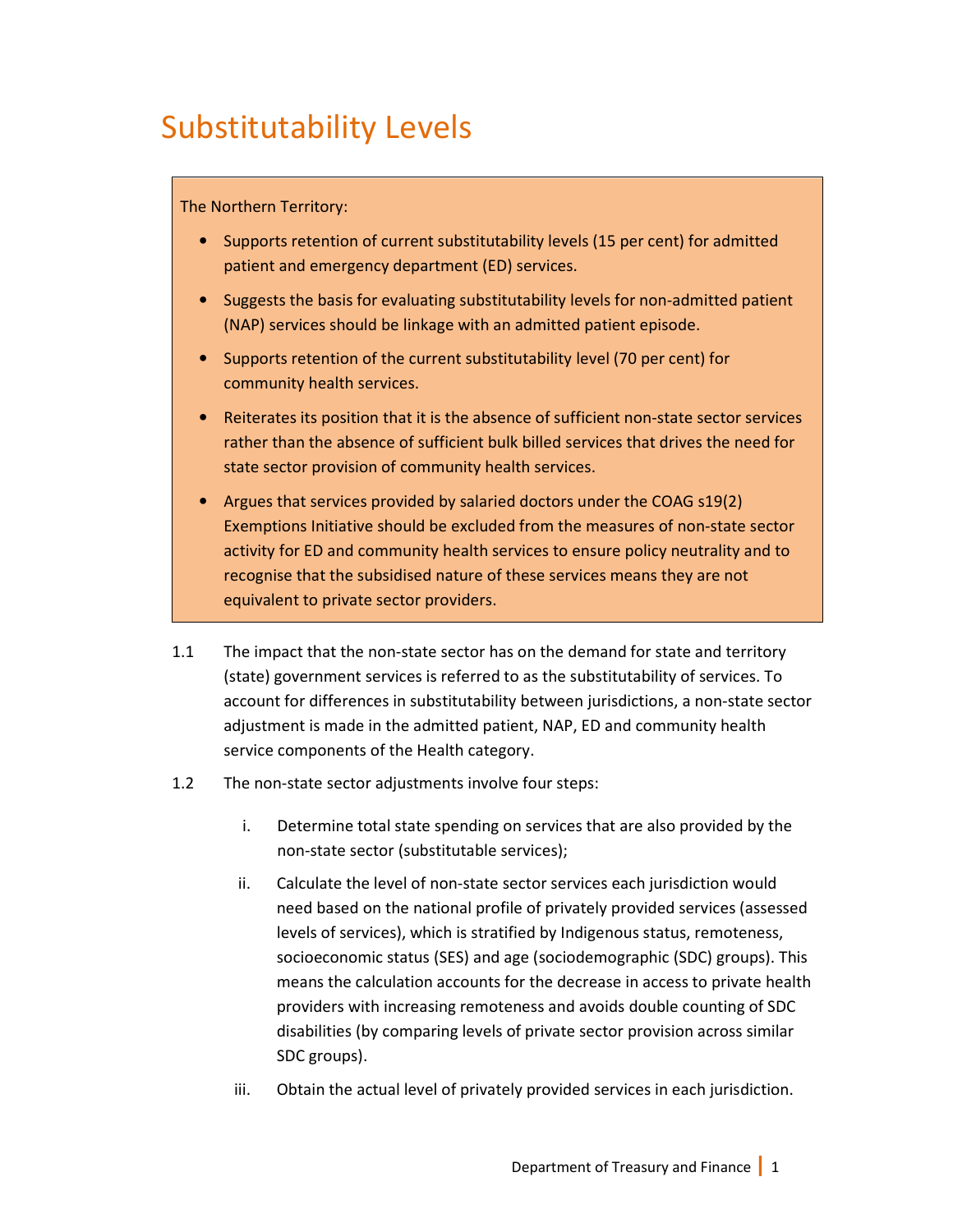- iv. Subtract actual levels from assessed levels of expenditure to determine the assessed impact of the private sector for each jurisdiction. A negative (positive) value indicates a higher (lower) than average impact and is deducted from (added to) a state's assessed fiscal needs.<sup>1</sup>
- 1.3 Commission staff have reviewed substitutability levels (used in the first step of the adjustment) with *Staff Discussion Paper CGC 2018-05-S* describing the approach used in the review and presenting preliminary findings. This submission provides the Northern Territory's views on the approach, proposed levels of substitutability and current measures of non-state sector activity.

### **Review Approach**

1.4 In general, the Northern Territory is satisfied with the approach taken by Commission staff to reviewing the levels of substitutability. Levels for each component of the Health category were individually reviewed with the process informed by work from the 2015 Review, which considered this matter in greater detail. The review was limited to desktop analysis (no independent advice was sought as occurred in the 2015 Review); however, the Northern Territory considers this is sufficient for the task.

## **Proposed Levels of Substitutability**

#### *Admitted Patient Services*

- 1.5 The staff discussion paper advises that there has been little change in the proportion of Australians with private insurance coverage (47 per cent) and the proportion of public admitted patient separations (60 per cent) of a nonemergency nature since the 2015 Review. Accordingly, the upper bound estimate of the level of substitutability  $-28$  per cent<sup>2</sup> – remains the same.
- 1.6 The Commission adopted a final substitutability level of 15 per cent in the 2015 Review due to the potential for policy and non-policy influences. The staff discussion paper proposes to retain the level of substitutability for the admitted patient services adjustment at 15 per cent for the 2020 Review.
- 1.7 The potential for policy and non-policy influence remains and the Northern Territory supports retention of the current level of substitutability (15 per cent).

#### *ED Services*

l,

1.8 As with admitted patients, no change is proposed to the level of substitutability for ED services (15 per cent). Table 3 of the staff discussion paper shows that, based on the Australasian College for Emergency Medicine (ACEM) method, the

<sup>&</sup>lt;sup>1</sup> Attachment A of the staff discussion paper examples the calculations.

 $2$  60% x 47% = 28%.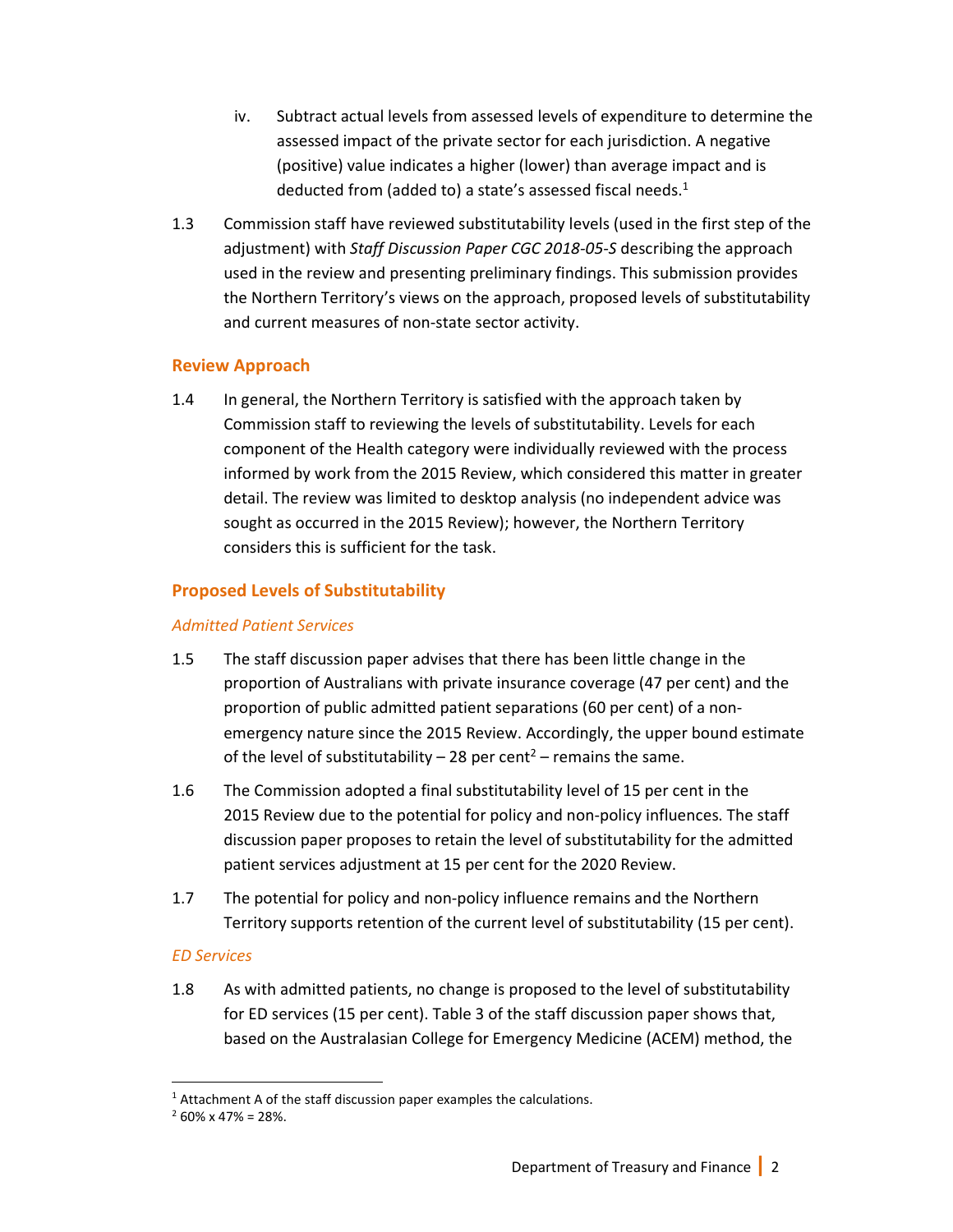proportion of GP type ED presentations increases with remoteness and that the average across regions is 23 per cent, but as GP-type presentations are less costly the paper suggests a lower level of substitutability would be more appropriate.

- 1.9 The estimate of 23 per cent is based on an average across remoteness areas. To some degree, the differences between regions in GP-type presentations will reflect the decrease in access to private health providers with increasing remoteness, which is captured in the SDC disability. The proportion of GP type ED presentations in major cities reflects the level of substitutability where access to private providers is generally greatest and what might be reasonable to expect in any location if a shortfall in private provision did not exist (and health needs were equivalent to those in major cities).
- 1.10 At 18 per cent, the proportion of GP-type presentations in major cities is similar to the current estimate of 15 per cent. Given this, and that GP-type services are less costly, it appears reasonable to leave the level of substitutability for ED services unchanged.

#### *NAP Services*

- 1.11 Commission staff applied the approach used in the 2015 Review of disaggregating NAP services into broad groups and determining a relevant Medicare service indicator for each group. Commission staff chose four NAP service groups: allied health clinics, diagnostic clinics, procedure clinics and medical consultation clinics.
- 1.12 The Northern Territory considers diagnostic clinics, which only comprise 1 per cent of expenditure, could be omitted or grouped with medical consultation clinics to simplify the analysis. Other groups appear reasonable.
- 1.13 Allied health services comprise 31 per cent of expenditure, but are considered to have little substitutability with most services linked to an admitted patient episode and only a limited number of patients being eligible for services subsidised under the Medicare Benefits Schedule (MBS). Remaining services (procedure clinics and medical consultations) are provided by private providers and subsidised under MBS; however, rather than assuming full substitutability, Commission staff base the level of substitutability on the proportion of private sector services that are bulk billed.
- 1.14 The focus on bulk billing brings in the overlay of income constraints. The Northern Territory questions whether income should be considered in determining the level of substitutability (and in the measures of non-state service use). It is concerned that this is potentially double counting with the SDC disability. It may also be distorting the assessment, an issue which is discussed further in the section below on measures of non-state service usage.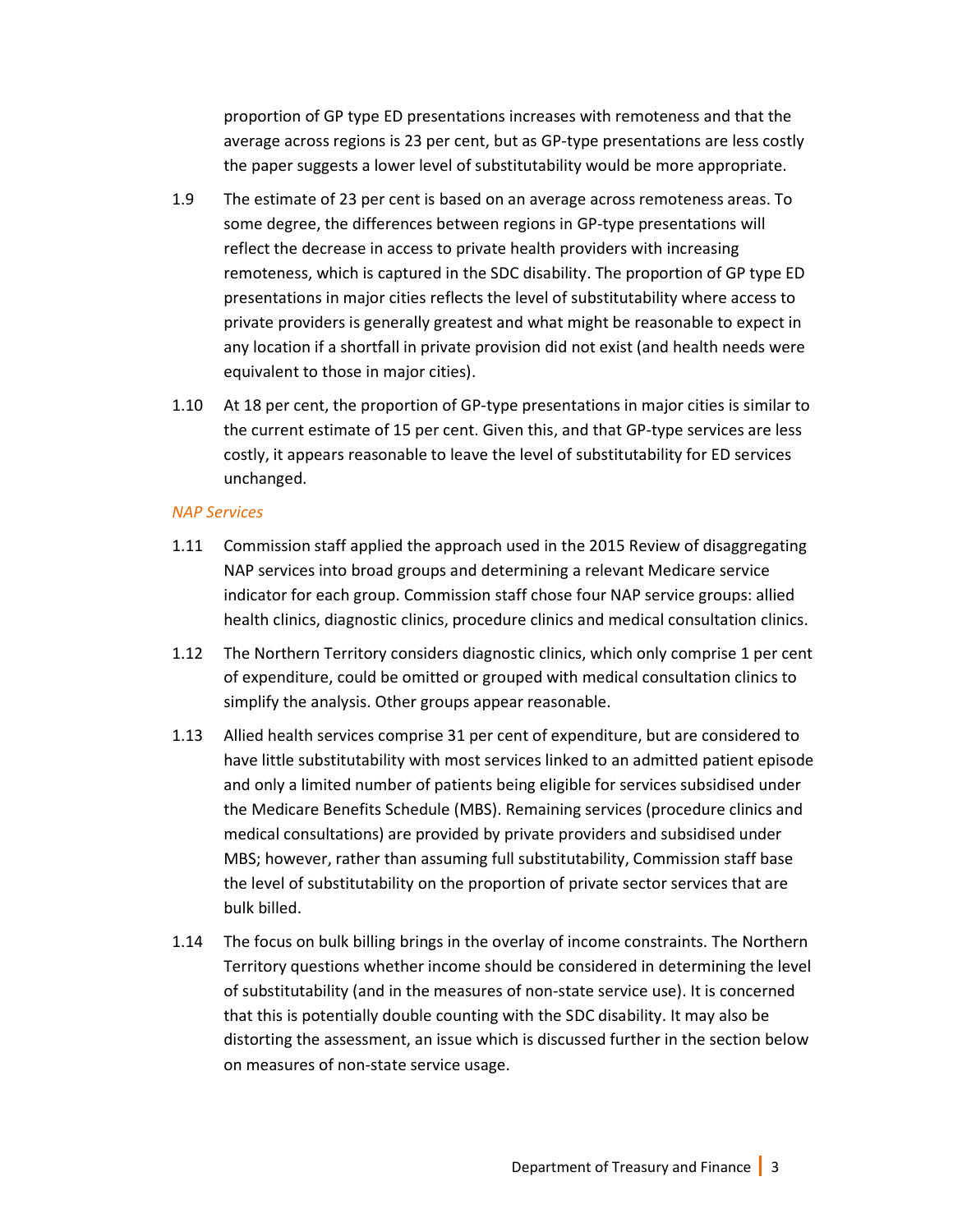1.15 The Northern Territory considers the approach taken for allied health may better measure substitutability for all NAP services. That is, substitutability will be lower where there is a linkage to an inpatient episode. The Northern Territory suggests Commission staff investigate whether there is data available to determine the proportion of services in procedure and medical consultation clinics that are not linked to an inpatient episode and to use that as the estimate of substitutability.

#### *Community Health Services*

- 1.16 The staff discussion paper notes that the heterogeneous nature of community health services means that it is challenging to determine to what extent non-state sector service provision influences the level of services provided by the state sector. To address this issue, Commission staff identified ten major areas of service provision and derived an expenditure weighted substitutability level (similar to the approach used for NAP services). This resulted in a potentially lower estimate of substitutability – 60 to 70 per cent compared with 70 per cent currently.
- 1.17 The Northern Territory supports the more detailed analysis, but notes that substitutability levels have been determined with reference to bulk billed services for most service types. If full substitutability (100 per cent) is assumed for services that Commission staff identify as having medium to very high substitutability, the estimate of expenditure weighted substitutability rises to about 75 per cent. This is likely to reflect an upper bound estimate, suggesting that the current substitutability level of 70 per cent is reasonable and need not be changed.
- 1.18 The Northern Territory notes Commission staff will continue to investigate whether a discount (currently 25 per cent) should be applied to the non-state sector adjustment for community health. The discount is due to uncertainty about how well the SDC profile for state-provided services matches the profile for GP services.

#### **Measures of Non-state Service Usage**

l,

- 1.19 The Northern Territory's response*<sup>3</sup>* to the *Staff Draft Assessment Paper CGC 2018-01/12-S – Health* raises issues regarding the choice of measures for nonstate service usage. The following paragraphs reiterate and expand on some of the issues raised in that response.
- 1.20 Northern Territory residents access MBS services at significantly lower levels than average.<sup>4</sup> As shown in Figure 1.1, if Territorians received the same age-

<sup>3</sup> In *Northern Territory Second Submission to the Commonwealth Grants Commission – 2020 Methodology Review August 2018* 

<sup>4</sup> The Health Gains Planning unit of the Northern Territory Department of Health has published a number of reports on this issue. These are available at https://health.nt.gov.au/professionals/healthgains (under Health Economics publications).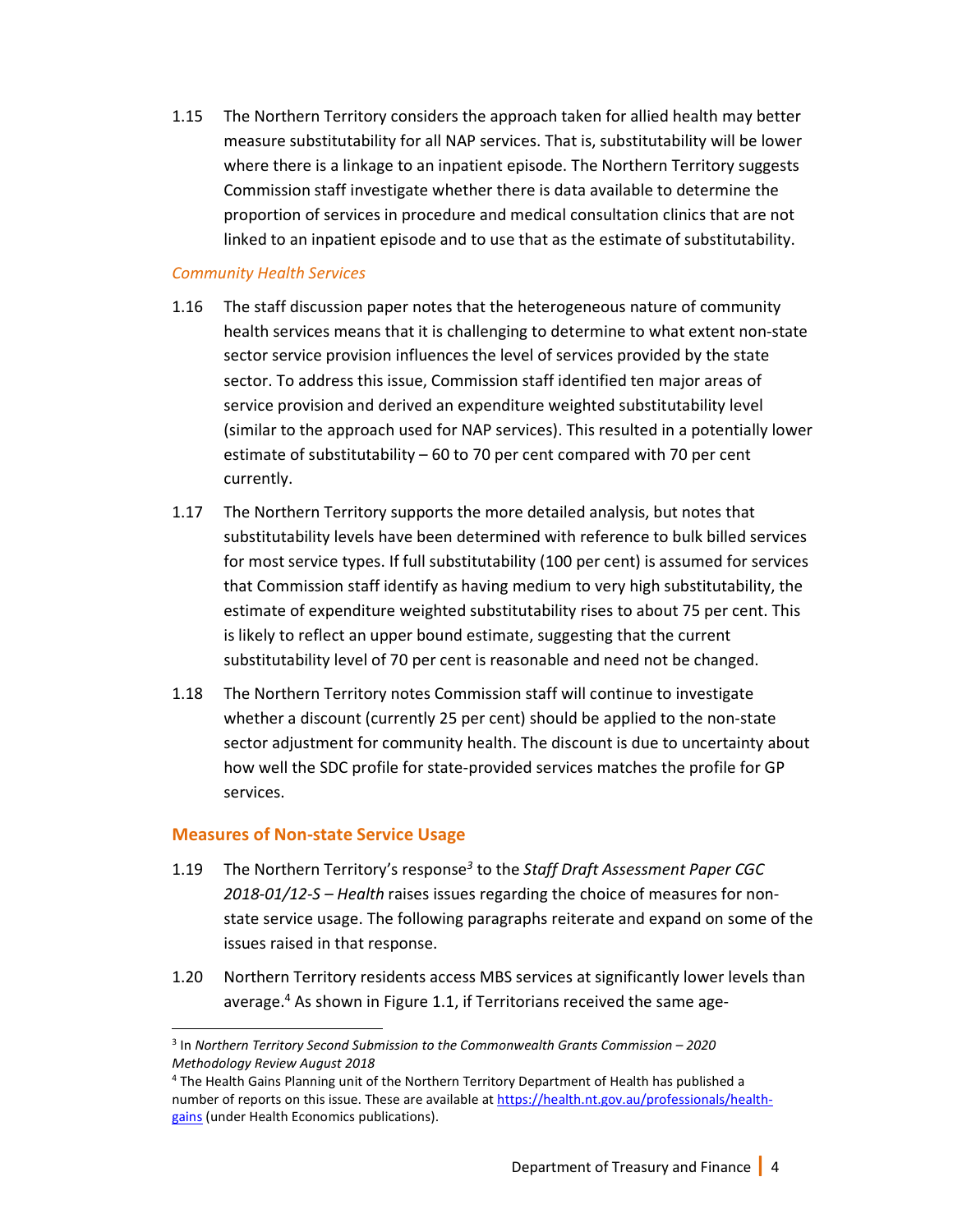standardised benefits as nationally, an additional \$42.6 million in MBS expenditure would have flowed to the Northern Territory in 2016-17. This funding gap has persisted over time and there has been little narrowing despite the introduction of Commonwealth initiatives to increase access to MBS services such as bulk billing incentives, better arrangements for preventing and managing chronic disease, Indigenous specific MBS items and the Council of Australian Governments (COAG) s19(2) Exemptions Initiative.





Source: Northern Territory Department of Treasury and Finance (DTF) calculation based on Medicare statistics<sup>5</sup> and Australian Bureau of Statistics (ABS) catalogue no. 3101.0.

1.21 Other indicators also show that access to private sector health providers is relatively low in the Northern Territory, particularly relative to needs.<sup>6</sup> Furthermore, among Australians, Northern Territorians have the lowest life expectancy at birth (Table 1.1), reflecting poor health outcomes in the Indigenous and remote populations. Given this, it would be expected that the Northern Territory would require much greater access to MBS and other health funding (e.g., Indigenous and Remote Health Division (IRHD) grants) to achieve average health outcomes. Consequently, increased access to MBS does not reduce the need for, or replace, Northern Territory Government funding for health services.

1

<sup>&</sup>lt;sup>5</sup> Statistics online at http://medicarestatistics.humanservices.gov.au/statistics/mbs\_group.jsp.

<sup>6</sup> For further discussion of this issue see the Health chapter in *Northern Territory Second Submission to the Commonwealth Grants Commission – 2020 Methodology Review August 2018*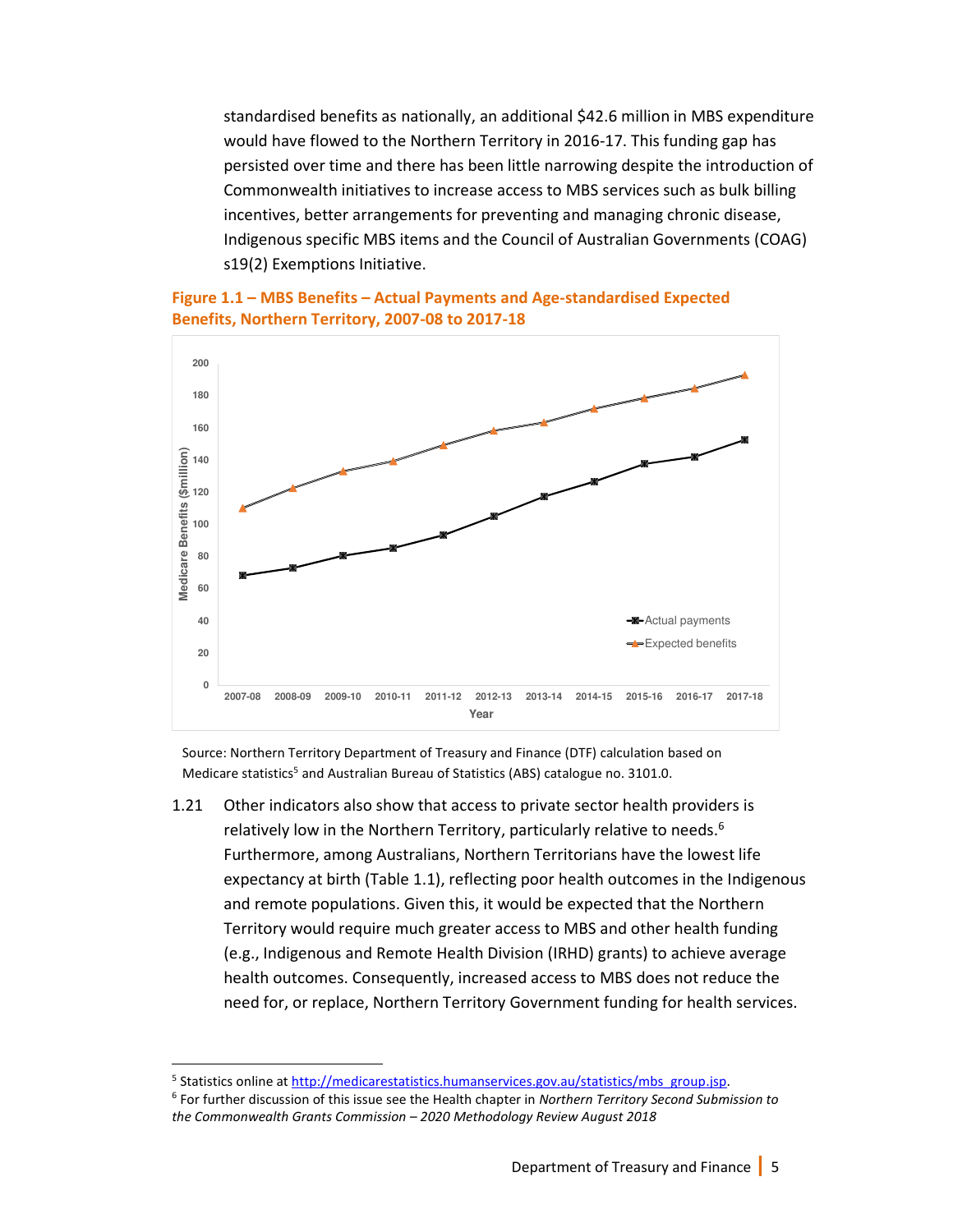- 1.22 It is, therefore, concerning that the Commission's non-state sector adjustments assess the Northern Territory as having above average access to private sector services and as a result, its assessed fiscal needs are reduced. This is the case for all components of the Health category except NAP services where, in recent years, assessed and actual expenses in the non-state sector adjustment are similar.
- 1.23 Table 1.1 shows that the non-state sector adjustments jointly reduced the Northern Territory's assessed fiscal needs for health services for 2016-17 by \$7.3 million or \$30 per capita. This is compounded by a reduction from the IRHD adjustment, which reduced the Northern Territory's assessed needs for 2016-17 by a further \$41.0 million or \$167 per capita.

|                                           | <b>NSW</b> | Vic   | <b>Qld</b> | WA    | SA   | Tas  | <b>ACT</b> | - NT   |
|-------------------------------------------|------------|-------|------------|-------|------|------|------------|--------|
| Non-state sector adjustment <sup>a</sup>  |            |       |            |       |      |      |            |        |
| 2016-17 (\$ million)                      | -184.8     | 121.4 | $-214.0$   | 160.9 | 30.0 | 11.5 | 82.3       | $-7.3$ |
| 2016-17 per capita $(5)$                  | $-24$      | 19    | $-44$      | 63    | 17   | 22   | 202        | -30    |
| Life expectancy at birth, 2014-16 (years) |            |       |            |       |      |      |            |        |
| <b>Females</b>                            | 84.6       | 84.7  | 84.5       | 84.8  | 84.5 | 82.9 | 85.2       | 78.7   |
| Males                                     | 80.4       | 81.2  | 80.1       | 80.3  | 80.4 | 78.8 | 81.3       | 75.6   |
|                                           |            |       |            |       |      |      |            |        |

## **Table 1.1 – Impact of Non-State Sector Adjustment (2016-17) and Health Outcomes by Jurisdiction**

<sup>a</sup>Excludes IRHD adjustment

Sources: CGC 2018 Update; ABS 3302.0.55.001

- 1.24 In contrast, the jurisdiction with the highest life expectancy in Australia, the Australian Capital Territory (ACT), is assessed as having below average access to private sector services. Its assessed fiscal needs in 2016-17 were increased by \$82.3 million or \$202 per capita. This was somewhat offset by a reduction from the IHRD adjustment of \$8.3 million or \$20 per capita.
- 1.25 The Northern Territory notes that actual MBS payments for the ACT are lower than its age-standardised expected benefit, but the per capita gap in 2016-17 was \$134 per capita compared with \$174 per capita for the Northern Territory.<sup>7</sup> Given this, it might be expected that the non-state sector adjustment would increase the ACT's fiscal needs to some degree, but the result for the Northern Territory is counter intuitive, particularly given the much poorer health of its population.
- 1.26 The Northern Territory is concerned that this perverse result may be driven by the Commission's focus on bulk billed services and that its methods do not account for differences in unmet need between jurisdictions.
- 1.27 The focus on bulk billing assumes that fee charging private providers have no influence or impact on the level of state provided services. The Northern Territory

 $\overline{a}$ 

<sup>&</sup>lt;sup>7</sup> DTF calculation based on MBS statistics and ABS 3101.0.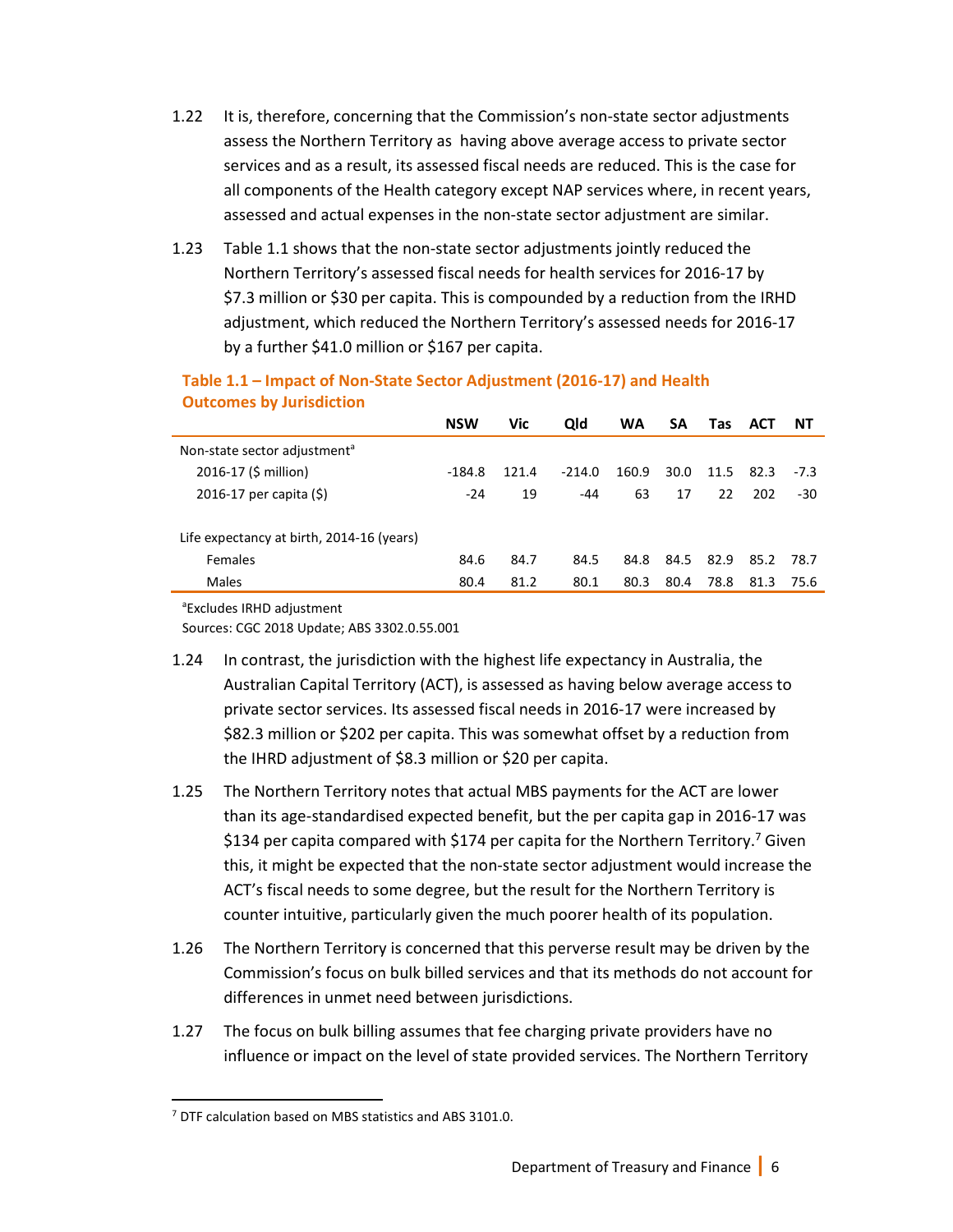questions whether this is the case, contending that state governments consider overall availability of GPs and other service providers when determining the nature and extent of community service provision (i.e., it is the absence of sufficient non-state sector services rather than the absence of sufficient bulk billed services that drives the need for state sector provision of community health services).

- 1.28 State government service provision does not hinge on levels of bulk billing. States expect the Commonwealth to address issues about levels of bulk billing rather than responding with an increase in access to their own services when bulk billing rates decrease. Furthermore, despite an upward trend in bulk billing rates since 2004<sup>8</sup>, there has not been a downward trend in community health expenditure data<sup>9</sup> over the same period, suggesting that decisions about service provision are influenced by other issues.
- 1.29 Table 1.2 shows that the focus on MBS bulk billing will be to the detriment of a jurisdiction such as the Northern Territory where a high proportion of the population is low SES, Indigenous and living in remote areas as bulk billing rates for these groups are highest. This reflects the legacy of Commonwealth initiatives to ensure that disadvantaged and vulnerable groups (e.g., concession cardholders, children and the elderly) have greatest access to bulk billed services and recent efforts to increase access to MBS revenue in remote areas and to Indigenous populations.

|                        | <b>Bulk Billed MBS</b> | <b>PIUDUI LIUII UI</b><br>Population (%) |     |      |  |  |
|------------------------|------------------------|------------------------------------------|-----|------|--|--|
|                        | \$ per capita          | <b>ACT</b>                               | ΝT  | Aust |  |  |
| Low SES, Non-remote    | 331                    |                                          | 4   | 18   |  |  |
| Middle SES, Non-remote | 271                    | 44                                       | 42  | 59   |  |  |
| High SES, Non-remote   | 208                    | 54                                       | 13  | 20   |  |  |
| Remote Indigenous      | 266                    | 0                                        | 24  | 1    |  |  |
| Remote Non-Indigenous  | 189                    | 0                                        | 17  | 1    |  |  |
| Total                  | 268                    | 100                                      | 100 | 100  |  |  |

#### **Table 1.2 – SDC Usage of MBS, Non-State Sector Adjustment, Community Health Component, 2016-17, and Population Profile, ACT and NT**

Sources: CGC 2018 Update

l,

1.30 The Northern Territory believes the SDC usage profile in Table 1.2 is measuring relative access to bulk billing services within the population, rather than measuring the relative impact of the private sector. While the Commission seeks

**Proportion of** 

<sup>8</sup> The Conversation. *FactCheck: are bulk-billing rates falling or at record levels?* Online article on 9 February 2017 accessed on 4 October 2018 at https://theconversation.com/factcheck-are-bulkbilling-rates-falling-or-at-record-levels-72278.

<sup>9</sup> AIHW. Various *Health Expenditure Australia* reports, community health and other expenditure, current prices accessed on 4 October 2018 at https://www.aihw.gov.au/ and converted to 2016-17 prices using ABS Consumer Price Index for Health (catalogue no. 6401.0).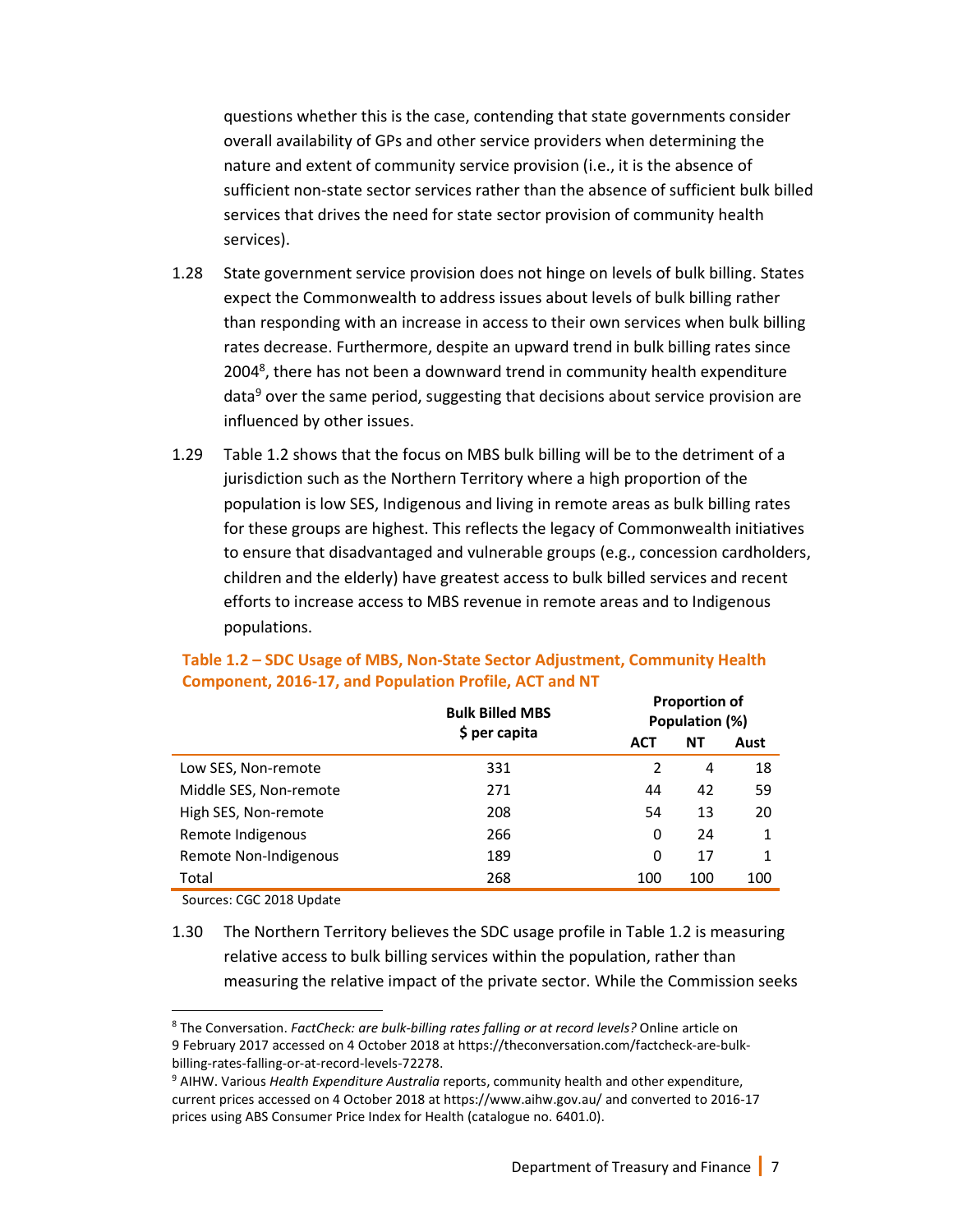to ensure that the non-state sector adjustments do not double count with the SDC assessment, considering the bulk billing profile and the result for the ACT, it appears that the adjustments could be unwinding the effect of the SDC assessment.

- 1.31 A further matter of particular concern to the Northern Territory is inclusion of MBS benefits claimed by salaried doctors in state services and Aboriginal medical services (AMS) under the COAG s19(2) Exemptions Initiative. These benefits are captured in the non-state sector measures for ED and community health services. This has a substantial impact on the result for the Northern Territory. Of the \$56.5 million in actual MBS benefits for 2016-17 for the Northern Territory, \$8.5 million (15 per cent) is estimated to be due to claiming by salaried health doctors employed by the Northern Territory Department of Health (NT DoH)<sup>10</sup> and a further \$13 million (23 per cent) is due to claiming by AMS $^{11}$ .
- 1.32 Services provided by NT DoH and AMS are subsidised by the Northern Territory Government. This means the MBS benefits received by these providers do not fund the equivalent level of services as the same benefits received by a private sector provider. Or put another way, for the same service, for example, a GP consultation, the MBS benefit reflects the expense of a private sector provider (states provide no support for these services). However, for the same consultation by a salaried doctor, the MBS benefit is only covering part of the expense.
- 1.33 The non-state sector adjustments treat these expenses the same. No allowance is made in the Commission's assessment for state subsidisation of services provided under the COAG s19(2) Exemptions Initiative. Furthermore, not all states have chosen to utilise the Initiative, which disadvantages participating states. It means their actual MBS expenses (i.e., step three in paragraph 1.2) are much higher than non-participating states.
- 1.34 The staff discussion paper confirms that services provided under the COAG s19(2) Exemptions Initiative are included in Medicare bulk billing data, but notes that separating them out may not be practical. The Northern Territory urges Commission staff to further investigate this matter as the inclusion of these services will have a substantial impact on the outcomes of the non-state sector adjustment for participating states, like the Northern Territory. Differences between states in the uptake of the Initiative also has implications for the policy neutrality of the adjustment.
- 1.35 Finally, access to MBS revenue has not reduced the Northern Territory Government's funding obligations to AMS nor has there been a reduction in its fiscal needs for hospital and community health services. This is due to substantial

l,

<sup>10</sup> Data provided by NT DoH.

 $11$  DTF Estimate based on examination of annual reports for key AMS in the Northern Territory.